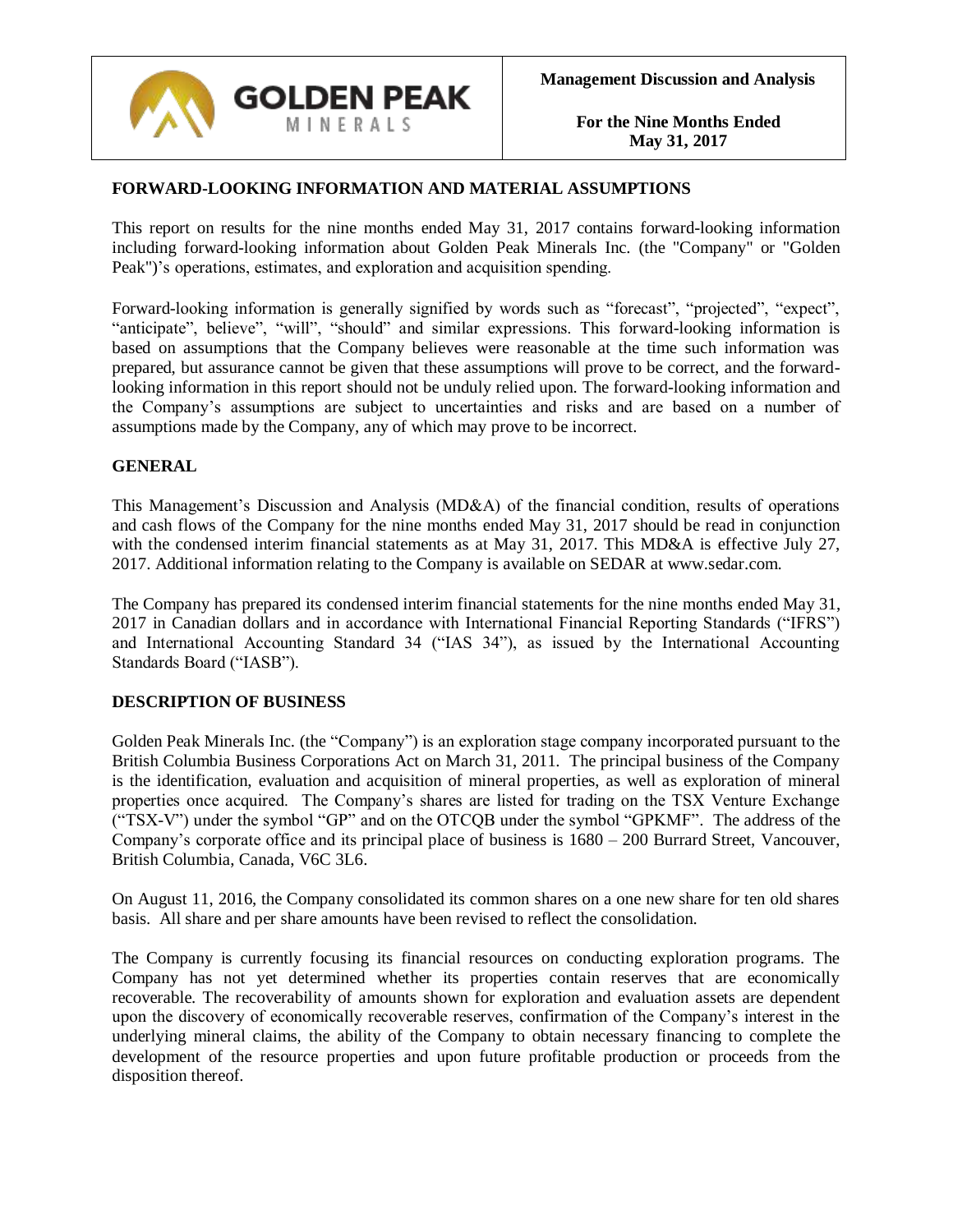

# **EXPLORATION AND EVALUATION ASSETS**

Total costs incurred on exploration and evaluation asset are summarized as follows:

|                                                | Hemlo<br><b>Properties</b> | <b>Atikwa</b><br>Lake<br><b>Property</b> |               | Maybrun<br><b>Property</b> |      | Grenfell<br><b>Property</b> |     | <b>Lac Lapointe</b><br><b>Property</b> | Foubert<br>Lake<br>Property | Oyster<br><b>Property</b> | Columbia<br><b>Shear</b><br><b>Property</b> | <b>Total</b>    |
|------------------------------------------------|----------------------------|------------------------------------------|---------------|----------------------------|------|-----------------------------|-----|----------------------------------------|-----------------------------|---------------------------|---------------------------------------------|-----------------|
| <b>Acquisition Costs</b>                       |                            |                                          |               |                            |      |                             |     |                                        |                             |                           |                                             |                 |
| Balance, August 31, 2015                       |                            | \$                                       | \$            |                            | -\$  |                             | -\$ | $\sim$                                 | \$<br>155,000               | \$                        | 39,250                                      | \$<br>194,250   |
| Claim costs                                    |                            | 1,209                                    |               |                            |      |                             |     |                                        |                             |                           |                                             | 1,209           |
| Acquisition and option payments (shares)       |                            | 60,000                                   |               |                            |      | $\blacksquare$              |     | 92,750                                 |                             | 60,000                    |                                             | 212,750         |
| Impairment                                     | $\overline{\phantom{a}}$   | $\overline{\phantom{a}}$                 |               |                            |      | $\overline{\phantom{a}}$    |     |                                        |                             |                           | (39,250)                                    | (39,250)        |
| Balance, August 31, 2016                       |                            | 61,209                                   |               |                            |      |                             |     | 92,750                                 | 155,000                     | 60,000                    |                                             | 368,959         |
| Acquisition and option payments (cash)         | 205,000                    | 6,480                                    |               | 40,000                     |      | 50,000                      |     |                                        |                             |                           |                                             | 301,480         |
| Acquisition and option payments (shares)       | 1,392,500                  | $\sim$                                   |               | 600,000                    |      | 110,000                     |     |                                        |                             |                           |                                             | 2,102,500       |
| Claim costs                                    | 122                        | 1,264                                    |               |                            |      |                             |     |                                        |                             |                           |                                             | 1,386           |
| Impairment                                     |                            | $\sim$                                   |               |                            |      |                             |     |                                        |                             | (60,000)                  |                                             | (60,000)        |
| <b>Balance, May 31, 2017</b>                   | 1,597,622                  | 68,953                                   |               | 640,000                    |      | 160,000                     |     | 92,750                                 | 155,000                     |                           |                                             | 2,714,325       |
| <b>Deferred Exploration Expenditures</b>       |                            |                                          |               |                            |      |                             |     |                                        |                             |                           |                                             |                 |
| Balance, August 31, 2015                       |                            |                                          |               |                            |      |                             |     |                                        |                             |                           | 240,148                                     | 240,148         |
| Geological                                     |                            |                                          |               |                            |      |                             |     | 25,000                                 |                             |                           |                                             | 25,000          |
| Impairment                                     | $\overline{\phantom{a}}$   | $\overline{\phantom{a}}$                 |               | $\overline{\phantom{a}}$   |      | $\overline{\phantom{a}}$    |     | $\sim$                                 | $\sim$                      | $\overline{\phantom{a}}$  | (240, 148)                                  | (240, 148)      |
| Balance, August 31, 2016                       |                            |                                          |               |                            |      | $\blacksquare$              |     | 25,000                                 |                             |                           |                                             | 25,000          |
| Camp and other                                 | 431,411                    | 64,723                                   |               |                            |      | 80,173                      |     |                                        |                             |                           |                                             | 576,307         |
| Geological                                     | 248,710                    | 85,480                                   |               |                            |      | 10,500                      |     | 149,148                                |                             |                           |                                             | 493,838         |
| Geophysics                                     | 92,038                     | $\overline{\phantom{a}}$                 |               | $\sim$                     |      | $\overline{\phantom{a}}$    |     |                                        |                             |                           |                                             | 92,038          |
| <b>Balance, May 31, 2017</b>                   | 772,159                    | \$<br>150,203                            | $\mathbf{\$}$ |                            | - \$ | 90,673                      | -\$ | 174,148                                | \$<br>$\blacksquare$        | \$                        | \$                                          | \$<br>1,187,183 |
| <b>Total Exploration and Evaluation Assets</b> |                            |                                          |               |                            |      |                             |     |                                        |                             |                           |                                             |                 |
| Balance, August 31, 2016                       |                            | 61.209                                   | \$            |                            |      |                             |     | 117,750                                | \$<br>155,000               | \$<br>60,000              | \$                                          | \$<br>393,959   |
| <b>Balance, May 31, 2017</b>                   | \$<br>2,369,781            | \$<br>219,156                            | \$            | 640,000                    | -\$  | 250,673                     | S   | 266,898                                | \$<br>155,000               | \$                        |                                             | \$<br>3,901,508 |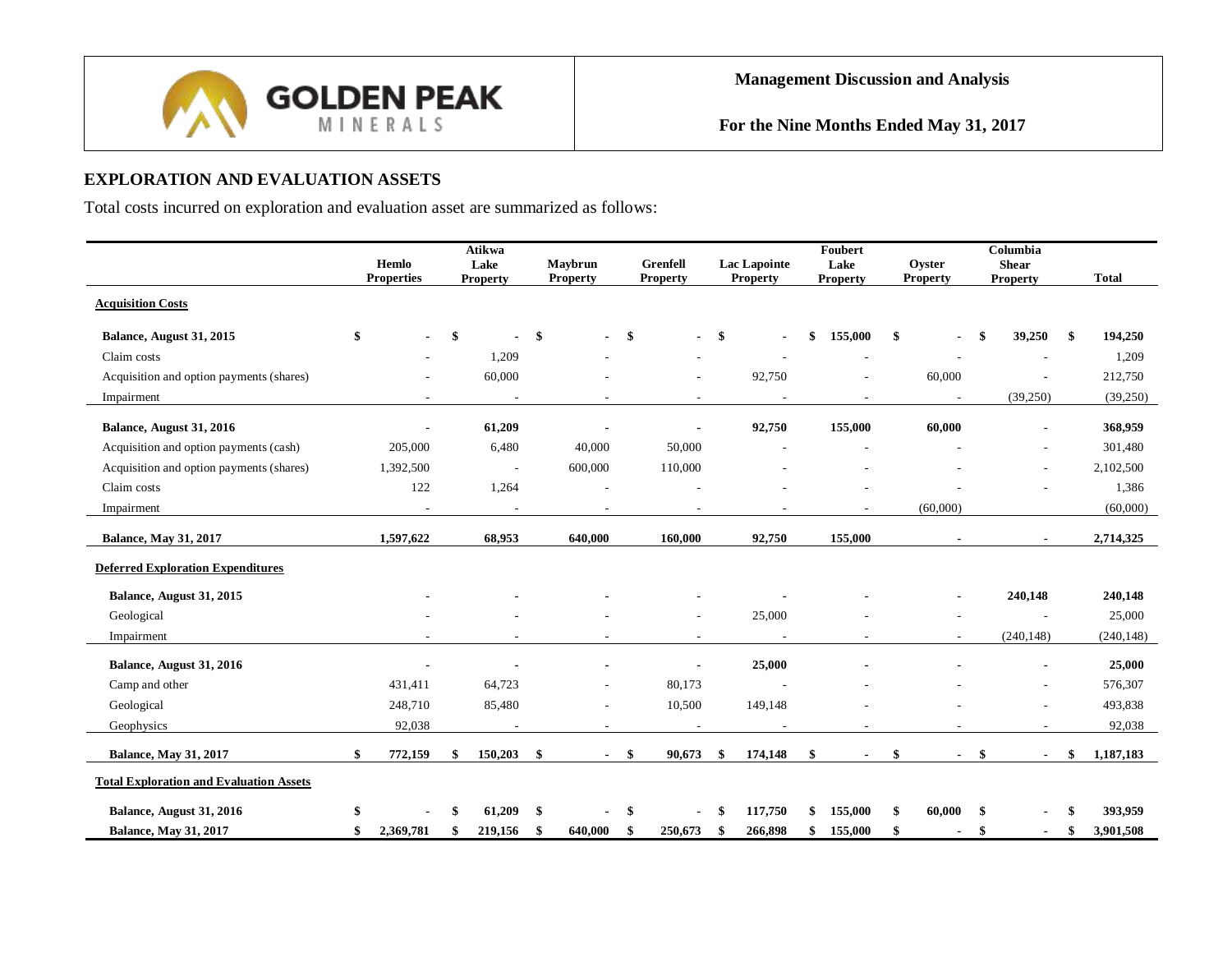

# **Hemlo Properties**

The Hemlo Greenstone Belt ("HGB") in northwestern Ontario is one of Canada's youngest gold camps and it has produced over 22.0 million ounces of gold since the initial discovery in the early 1980's. Golden Peak believes that the HGB is underexplored and therefore is a compelling exploration opportunity. The Company has been focused on assembling a large position in this highly prospective greenstone belt and plans to utilize modern exploration methods to evaluate the assembled properties.



## Heikki Property

On October 28, 2016, the Company entered into four option agreements to acquire the Esa, Kulta, Seija and Soturi properties, collectively the Heikki Property. The property is largely unexplored and regional scale geological mapping indicates favourable volcanic and metasedimentary rocks, similar to those hosting the known gold deposits.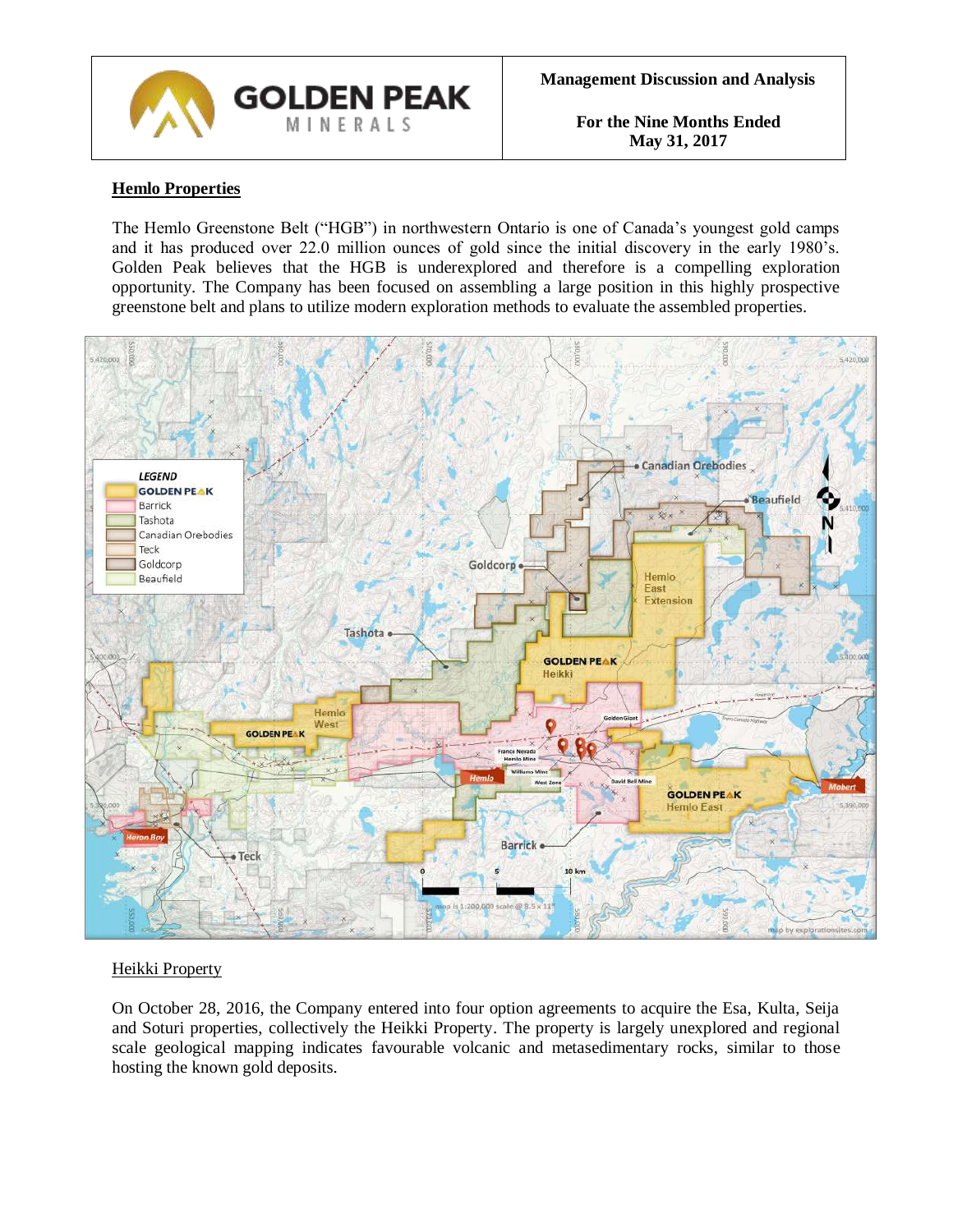

Under the terms of the option agreement, the Company can earn a 100% interest by making payments as follows:

- Issuing 2,600,000 common shares of the Company (issued and valued at \$1,040,000) and making a cash payment of \$105,000 (paid) upon approval by the TSX-V;
- Issuing 3,100,000 common shares of the Company by November 17, 2017; and
- Issuing 1,750,000 common shares of the Company by November 17, 2018.

The vendors retain a 3% NSR on the property. The Company has the option to purchase 1% of the 3% NSR (one-third) at a price of \$500,000.

In Q3, 2017, the Company commissioned and completed a VTEM airborne survey of the Heikki Property. Final results are expected in Q4, 2017. The results are expected to assist in identifying prospective areas for follow up exploration.

## Hemlo East

On January 27, 2017, the Company entered into an option agreement to acquire the Hemlo East Property. The property targets the eastern continuation of the volcanic and metasedimentary rocks hosting the past and current producing gold mines

Under the terms of the option agreement, the Company can earn a 100% interest by making payments as follows:

- Issuing 750,000 common shares of the Company (issued and valued at \$352,500) and making a cash payment of \$100,000 (paid) upon approval by the TSX-V;
- Issuing 500,000 common shares of the Company and making a cash payment of \$100,000 by February 8, 2018;
- Issuing 500,000 common shares of the Company and making a cash payment of \$100,000 by February 8, 2019; and
- Issuing 500,000 common shares of the Company and making a cash payment of \$40,000 by February 8, 2020.

The Company must also incur exploration expenditures on the property as follows:

- \$600,000 on or before January 27, 2018;
- An additional \$600,000 on or before January 27, 2019; and
- An additional \$600,000 on or before January 27, 2020.

The vendors retain a 2.5% NSR on the property. The Company has the option to purchase 0.5% of the 2.5% NSR (one-fifth) at a price of \$1,000,000 USD.

#### Hemlo East Extension

On May 31, 2017, the Company entered into an agreement to acquire additional claims expanding the Hemlo East property.

Under the terms of agreement, the Company can earn a 100% interest by making payments as follows:

• Issuing 1,100,000 common shares of the Company upon approval by the TSX-V (issued subsequent to May 31, 2017 and valued at \$341,000); and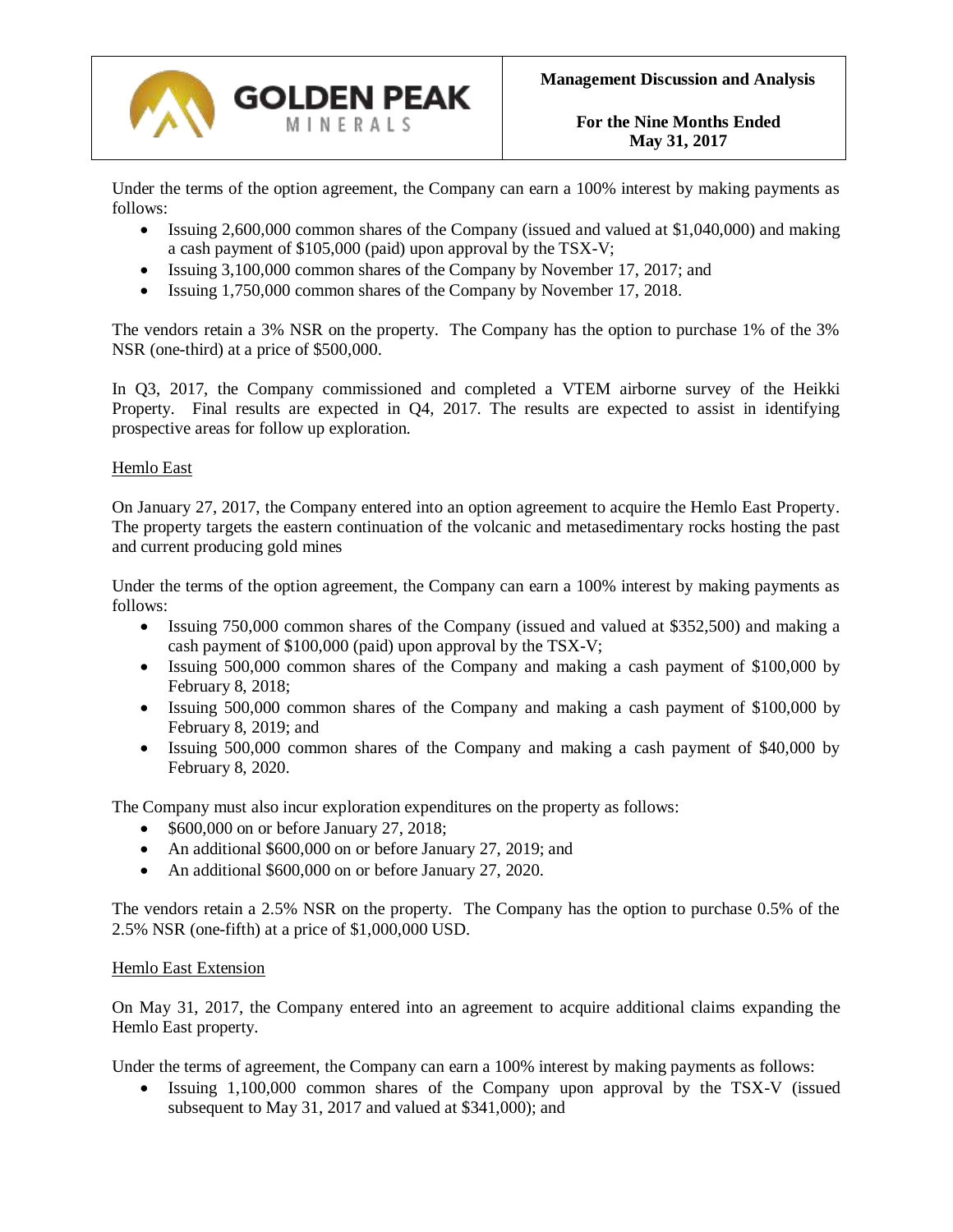

• Issuing 500,000 common shares of the Company and making a cash payment of \$250,000 by December 19, 2017.

The vendors retain a 2% NSR on the property. The Company has the option to purchase 1% of the 2% NSR (one-half) at a price of \$1,000,000.

#### Hemlo West

On May 31, 2017, the Company entered into an agreement to acquire additional claims to the west of the past and current producing gold mines. The Hemlo West property is along strike to the west of the Barrick's Hemlo Operations and focuses on the northern half of the HGB.

Under the terms of agreement, the Company can earn a 100% interest by making payments as follows:

- Issuing 1,100,000 common shares of the Company upon approval by the TSX-V (issued subsequent to May 31, 2017 and valued at \$341,000); and
- Issuing 500,000 common shares of the Company and making a cash payment of \$250,000 by December 19, 2017.

The vendors retain a 2% NSR on the property. The Company has the option to purchase 1% of the 2% NSR (one-half) at a price of \$1,000,000.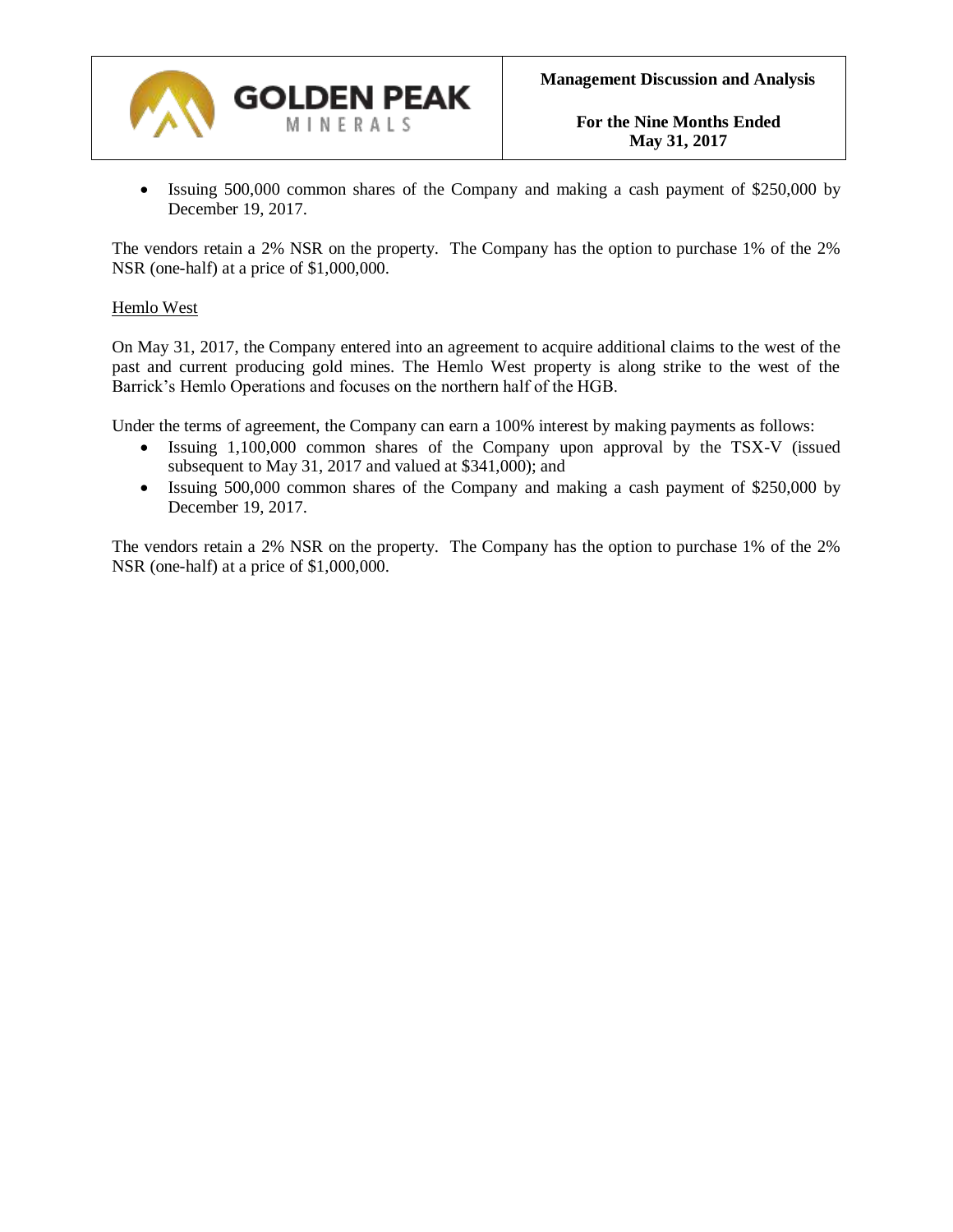



## **Atikwa Lake Property**

The Atikwa Lake Property is located in northwestern Ontario in the Rainy River district, an emerging gold camp. The company has assembled a land position centered around the Maybrun Mine, a past producing gold-copper deposit.

On February 4, 2016, the Company entered into an agreement to acquire a 100% undivided interest in 20 mineral claims located in Ontario. As consideration, the Company issued 75,000 common shares of the Company at a value of \$60,000.

On June 19, 2017, the Company entered into an option agreement to acquire additional claims. Under the terms of the option agreement, the Company can earn a 100% interest by making payments as follows: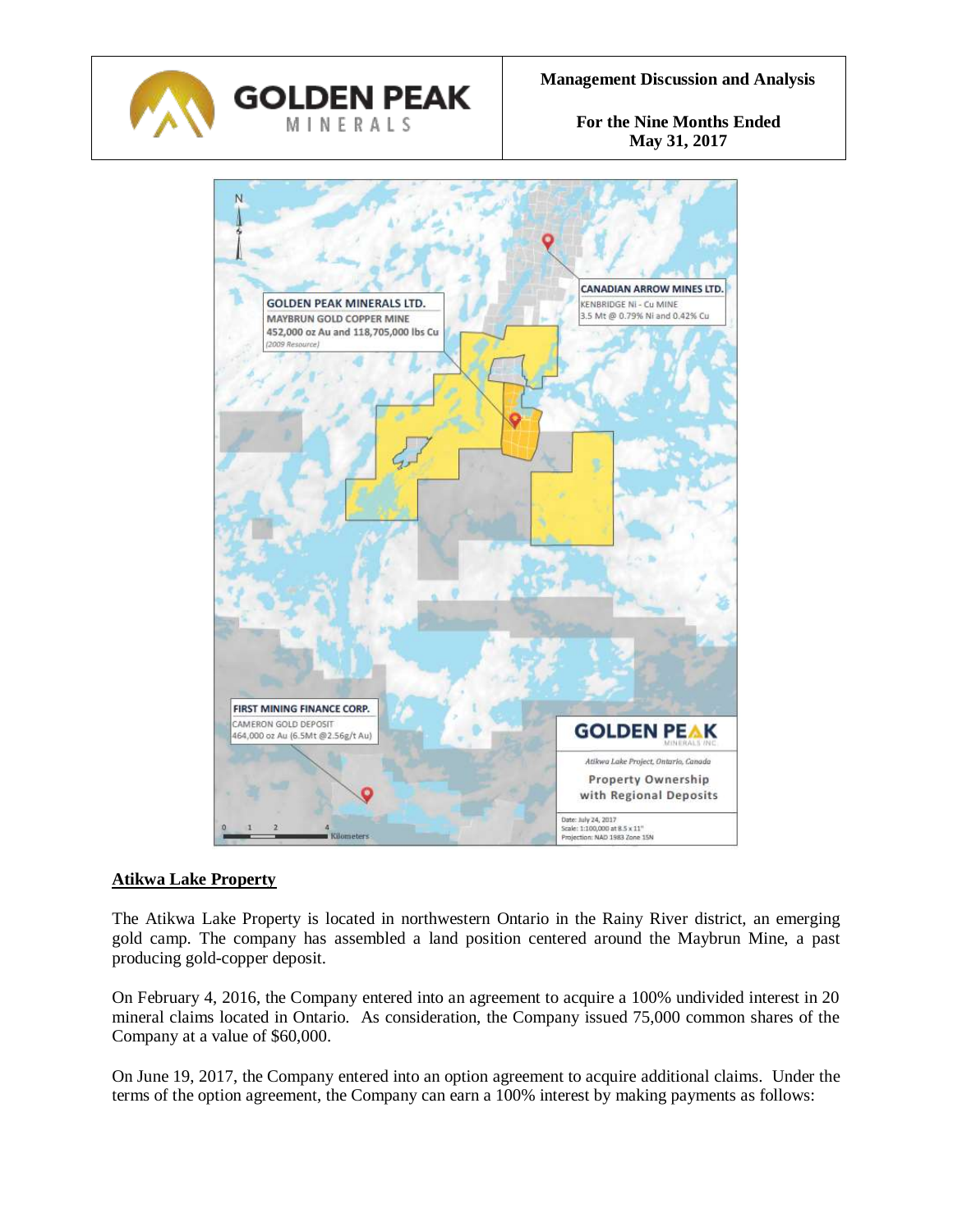

- Issuing 25,000 common shares of the Company (issued and valued at \$7,000) and making a cash payment of \$10,000 (paid) upon approval by the TSX-V;
- Issuing 25,000 common shares of the Company and making a cash payment of \$25,000 by June 23, 2018;
- Issuing 50,000 common shares of the Company and making a cash payment of \$35,000 by June 23, 2019; and
- Issuing 85,000 common shares of the Company and making a cash payment of \$60,000 by June 23, 2020.

The Company must also incur exploration expenditures on the additional claims as follows:

- \$50,000 on or before June 19, 2018
- An additional \$75,000 on or before June 19, 2019; and
- An additional \$150,000 on or before June 19, 2020.

The vendors retain a 2% NSR on the property. The Company has the option to purchase 1% of the 2% NSR (one-half) at a price of \$1,000,000.

#### **Maybrun Property**

On April 7, 2017, the Company entered into an agreement to acquire a 100% interest in the Maybrun Property located in Ontario. As consideration, the Company issued 1,200,000 common shares of the Company at a value of \$600,000 and paid \$40,000 in cash.

The vendors retain a 2% NSR on the property. The Company has the option to purchase 1% of the 2% NSR (one-half) at a price of \$1,000,000.

#### **Grenfell Property**

On October 13, 2016, the Company entered into an option agreement to acquire the Grenfell Property located in Ontario.

Under the terms of the option agreement, the Company can earn a 100% interest by making payments as follows:

- Issuing 250,000 common shares of the Company (issued and valued at \$110,000) and making a cash payment of \$50,000 (paid) upon approval by the TSX-V;
- Issuing 250,000 common shares of the Company and making a cash payment of \$50,000 by October 26, 2017;
- Issuing 250,000 common shares of the Company and making a cash payment of \$50,000 by October 26, 2018; and
- Issuing 250,000 common shares of the Company and making a cash payment of \$50,000 by October 26, 2019.

In the event of a minimum discovery of 1,000,000 ounces of gold or gold equivalent resource, the Company will pay a bonus of \$1,000,000 to the optionor upon completion of a National Instrument 43- 101 compliant report.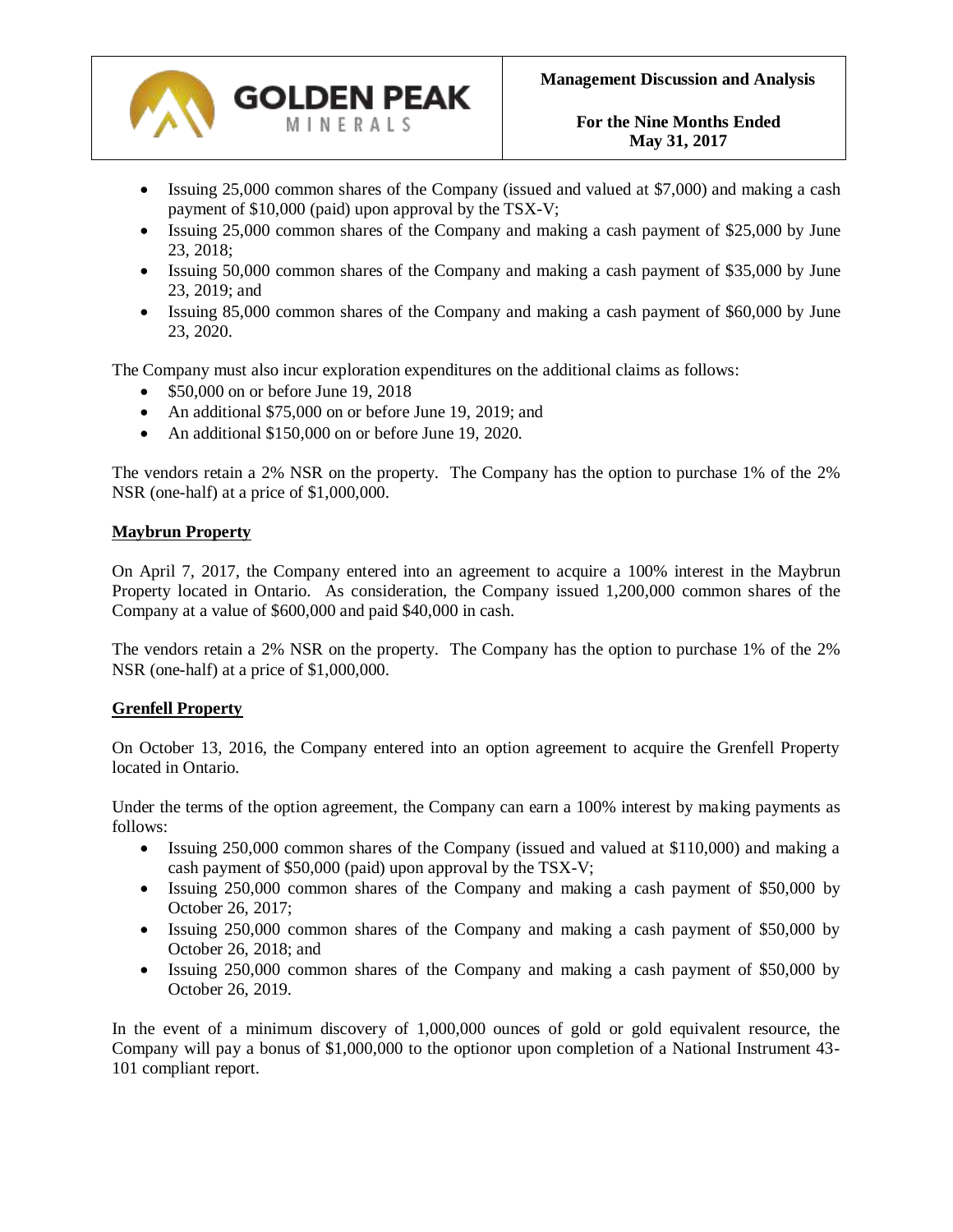

The original vendor retains a 2% NSR on the property. The Company has the option to purchase 1% of the 2% NSR (one-half) at a price of \$1,000,000.

## **Lac Lapointe Property**

On February 15, 2016, the Company entered into an option agreement to acquire a 100% undivided interest in 20 mineral claims located in Quebec. Under the terms of the option agreement, the Company can earn a 100% interest by making payments as follows:

- Issuing 132,500 common shares of the Company upon approval by the TSX-V (issued and valued at \$92,750);
- Cash payment of \$40,000 on or before August 15, 2017; and
- Cash payment of \$100,000 on or before February 15, 2019.

The vendor retains a 2% GORR on the property. The Company has the option to purchase 1% of the 2% GORR (one-half return) at a price of \$1,000,000.

#### **Other Properties**

#### Foubert Lake Property

On June 26, 2015, the Company entered into an agreement to acquire a 100% undivided interest in 11 mineral claims located in Quebec. As consideration, the Company paid a total of \$11,000 in cash and issued a total of 240,000 common shares of the Company at a value of \$144,000.

The vendor retains a 1% NSR on the property. The Company has the option to purchase the NSR at a price of \$500,000.

#### Oyster Property

On September 23, 2015, the Company entered into an agreement to acquire a 100% undivided interest in 4 mineral claims located in Manitoba. As consideration, the Company issued 100,000 common shares of the Company at a value of \$60,000.

The vendor retained a 3% Gross Overriding Royalty Return ("GORR") on the property. The Company had the option to purchase 1% of the 3% GORR (one-third) at a price of \$1,000,000.

During the nine months ended May 31, 2017, the Company decided not to explore the property and it was written to \$nil.

#### Columbia Shear Group Property

On May 9, 2011, and subsequently amended on September 17, 2012, the Company entered into an option agreement to acquire a 100% undivided interest in 22 mineral claims located in British Columbia. As consideration, the Company agreed to pay a total of \$75,000 in cash, issue 12,500 common shares of the Company and incur \$1,000,000 in exploration expenditures.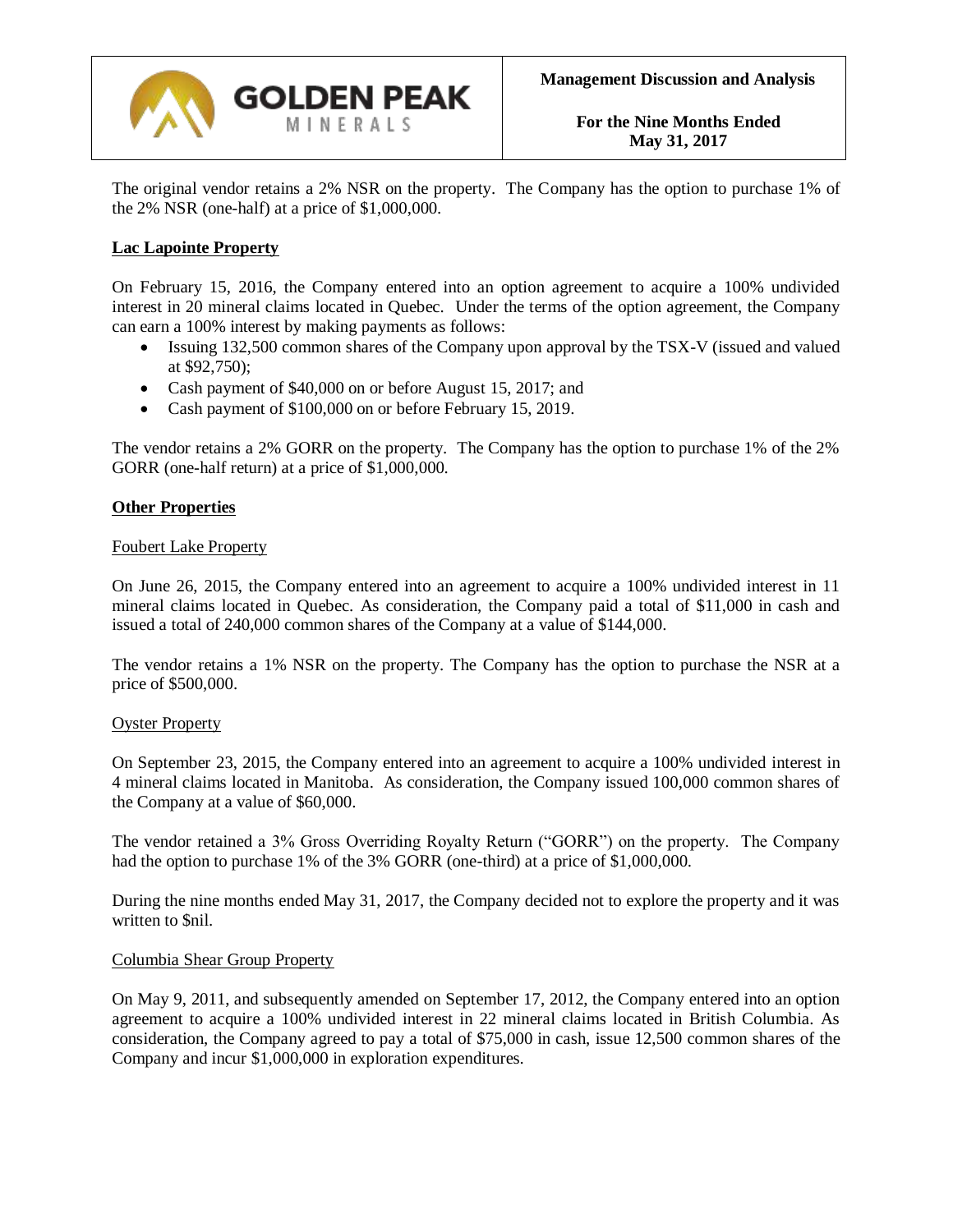

The Company agreed to pay the optionor a 3% Net Smelter Royalty ("NSR") on the property. The Company also had the option to purchase 2% of the 3% NSR (two-thirds) at a price of \$500,000 per percentage point at any time starting on the date that the property is put into commercial production. The purchase of the remaining 1% was negotiable after commercial production commences.

The Company issued the required common shares of the Company, but only completed \$25,000 of cash payments and did not meet the exploration expenditure requirements. During the year ended August 31, 2016, the Company relinquished its option on the Columbia Sheer Group Property and the property was written down to \$nil.

## **Flow-through**

At May 31, 2017, the Company had a remaining commitment to incur exploration expenditures in relation to its December 2016 flow-through share financing of \$296,141.

|                                  | <b>August 31, 2016</b> | <b>August 31, 2015</b>   | <b>August 31, 2014</b> |
|----------------------------------|------------------------|--------------------------|------------------------|
| Revenue                          |                        | $\overline{\phantom{0}}$ |                        |
| Net and comprehensive loss       | (575, 236)             | (199, 624)               | (209, 213)             |
| Basic and diluted loss per share | (0.37)                 | (0.18)                   | (0.24)                 |
| Total assets                     | 400,988                | 435,173                  | 402,480                |
| Long-term debt                   |                        |                          |                        |
| Dividends                        |                        |                          |                        |

## **SELECTED ANNUAL INFORMATION**

## **SUMMARY OF QUARTERLY RESULTS (\$000's except earnings per share)**

| For the Quarter Periods Ending on | May 31,<br>2017 | February 28,<br>2017 | November 30,<br>2016 | August 31,<br>2016 |  |
|-----------------------------------|-----------------|----------------------|----------------------|--------------------|--|
| Revenue                           |                 |                      |                      |                    |  |
| Net and comprehensive loss        | (574)           | (81)                 | (308)                | (425               |  |
| Basic and diluted loss per common |                 |                      |                      |                    |  |
| share                             | (0.04)          | (0.01)               | (0.06)               | (0.27)             |  |

| For the Quarter Periods Ending on | May 31, 2016 | February 29,<br>2016 | November 30,<br>2015 | August 31,<br>2015 |  |
|-----------------------------------|--------------|----------------------|----------------------|--------------------|--|
| Revenue                           |              |                      |                      |                    |  |
| Net and comprehensive loss        | (33)         | (81`                 | (36)                 | (25                |  |
| Basic and diluted loss per common |              |                      |                      |                    |  |
| share                             | (0.02)       | (0.06)               | (0.03)               | (0.02)             |  |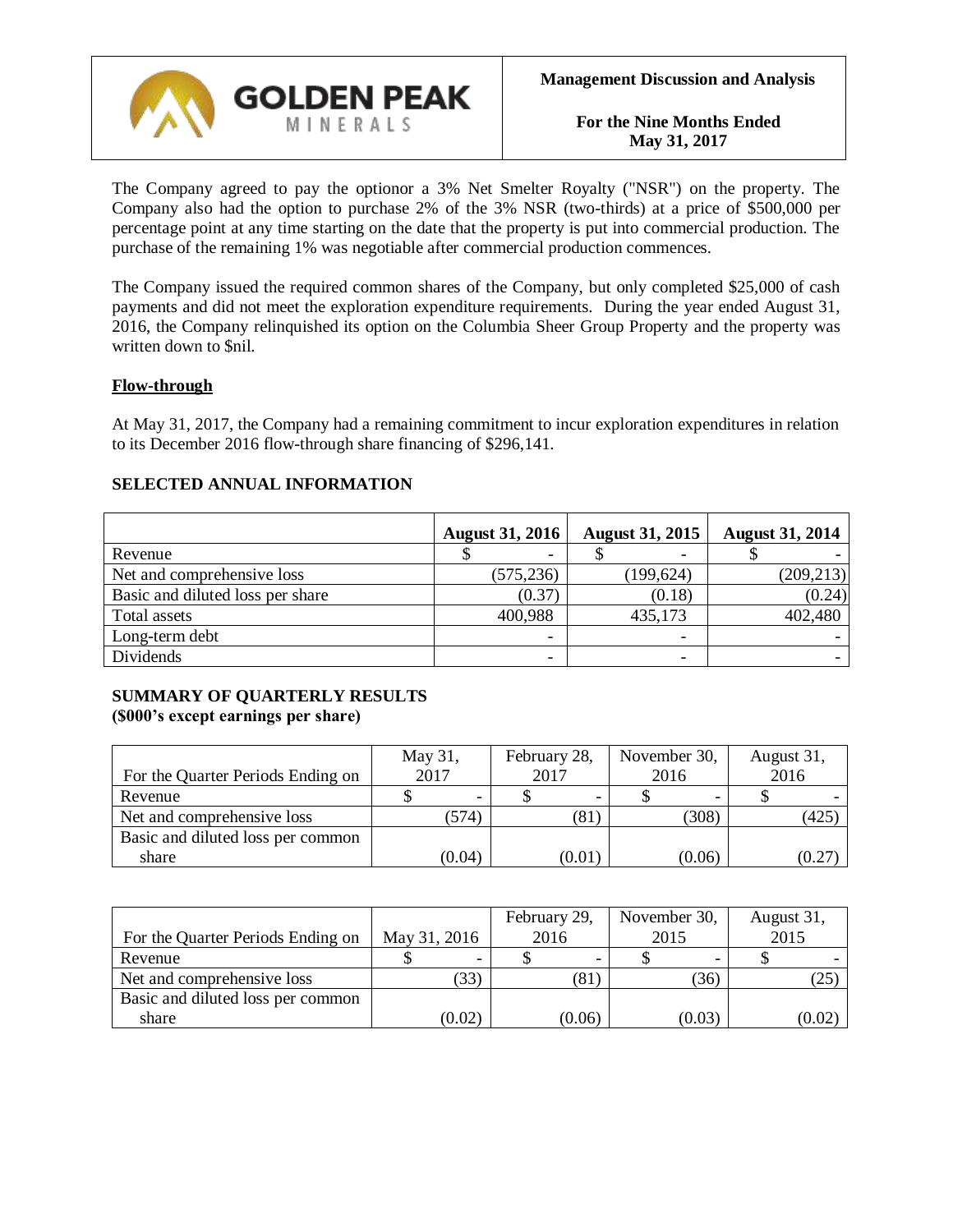

## **OPERATIONS**

#### Nine Months ended May 31, 2017

During the nine months ended May 31, 2017, the Company reported a net loss of \$963,234 (2016 - \$150,748). Variations in expenses from the nine months ended May 31, 2017 to the nine months ended May 31, 2016 were as follows:

- Consulting fees of \$294,481 (2016 \$22,285) increased as the Company engaged consultants for 2017 in conjunction with the increase in Company activity;
- Management fees of \$101,750 (2016 \$45,000) increased as the CFO began charging fees in 2017 and the CEO fees were higher;
- Office and general of \$13,625 (2016 \$13,745) remained consistent year to year;
- Professional fees of \$4,729 (2016 \$36,819) decreased due to the accounting services being provided by the CFO and included management fees, and less legal fees in 2017;
- Rent of \$13,525 (2016 \$17,792) decreased as the Company did not incur rent expense for the first three months of fiscal 2017;
- Share-based payments of \$421,627 (2016 \$nil) was the result of options granted in 2017;
- Shareholder communications and investor relations of \$90,105 (2016 \$4,916) was the result of increased promotional activity for the Company in 2017;
- Transfer agent and filing fees of \$79,588 (2016 \$10,191) increased due to more activity in 2017 as well as the costs of applying for a US exchange listing;
- Travel of \$8,687 (2016 \$nil) related to increased promotional activity for 2017;
- Loss on settlement of accounts payable of \$107,333 (2016 \$nil) is the result of the Company issuing shares and warrants to settle accounts payable and the timing creating a difference in the valuation of the securities issued;
- Impairment of exploration and evaluation assets of \$60,000 (2016 \$nil) relates to the impairment of the Oyster property; and
- Other income of \$235,110 (2016 \$nil) relates to the reduction of other liability (which reflects the premium paid by investors on the Company's 2016 flow-through share grant) upon completion of qualifying exploration expenditures by the Company.

#### Three Months ended May 31, 2017

During the three months ended May 31, 2017, the Company reported a net loss of \$574,132 (2016 - \$33,117). Variations in expenses from the three months ended May 31, 2017 to the three months ended May 31, 2016 were as follows:

- Consulting fees of \$130,473 (2016 \$nil) increased as the Company engaged consultants for 2017 in conjunction with the increase in Company activity, whereas the Company was mostly inactive for this quarter in 2016;
- Management fees of \$28,500 (2016 \$15,000) increased as the CFO began charging fees in 2017 and the CEO fees were higher;
- Office and general of \$1,505 (2016 \$3,349) decreased due to timing of expenditures;
- Professional fees of  $$3,318$  (2016  $$2,181$ ) increased due to timing of expenditures;
- Rent of  $$6,725 (2016 $4,500)$  increased as the rate was higher in Q3 2017 than in Q3 2016;
- Share-based payments of \$409,077 (2016 \$nil) was the result of options granted in 2017;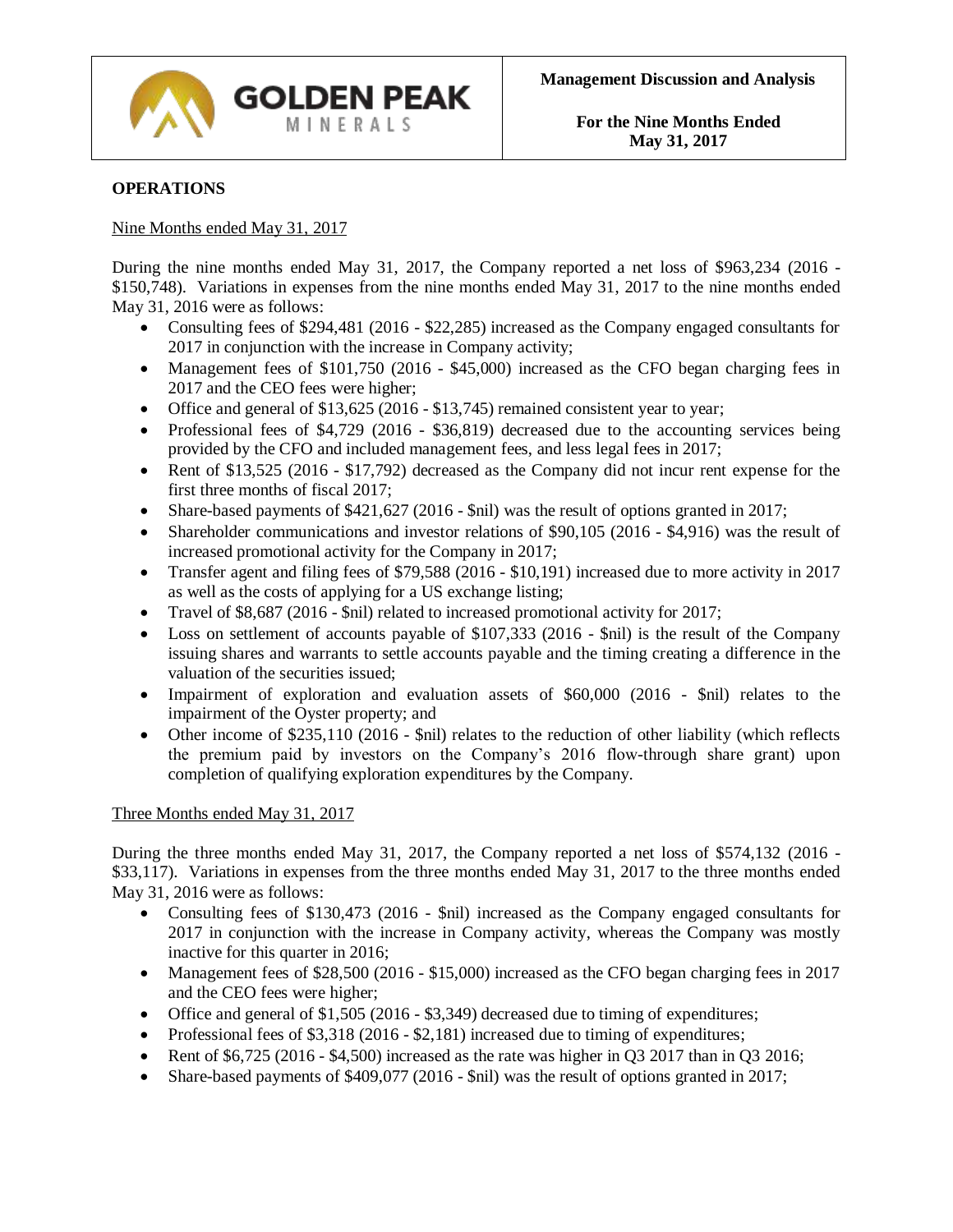

- Shareholder communications and investor relations of \$12,600 (2016 \$1,099) was the result of increased promotional activity for the Company in 2017;
- Transfer agent and filing fees of \$9,937 (2016 \$3,988) increased due to more activity requiring filings in 2017;
- Impairment of exploration and evaluation assets of \$60,000 (2016 \$nil) relates to the impairment of the Oyster property; and
- Other income of \$88,990 (2016 \$nil) relates to the reduction of other liability (which reflects the premium paid by investors on the Company's 2016 flow-through share grant) upon completion of qualifying exploration expenditures by the Company.

# **LIQUIDITY AND CAPITAL RESOURCES**

The Company's cash at May 31, 2017 was \$379,929, compared to \$170 at August 31, 2016. The working capital was \$332,299 (August 31, 2016 – deficiency of \$271,973).

To address working capital for fiscal 2017, the Company raised gross proceeds of \$2,511,498 through private placements, received \$87,500 on the exercise of warrants and \$7,600 on the exercise of stock options, and settled accounts payable and accrued liabilities of \$50,300 by issuing 9,259 common shares and 177,037 units. Subsequent to May 31, 2017, the Company received \$12,500 on the exercise of 62,500 warrants.

The Company will need to raise additional financing in order to meet general working capital requirements for the 2017 fiscal year and to continue exploration of its mineral properties.

#### **OFF-BALANCE SHEET ARRANGEMENTS**

The Company has not entered into any off-balance sheet arrangements.

#### **TRANSACTIONS WITH RELATED PARTIES**

These amounts of key management compensation are included in the amounts shown on the statements of comprehensive loss:

|                          | <b>Nine Months</b><br><b>Ended</b><br><b>May 31,</b><br>2017 |    |                          |
|--------------------------|--------------------------------------------------------------|----|--------------------------|
| Management fees          | \$<br>101,750                                                | \$ | 30,000                   |
| Geological               | \$<br>14,583                                                 | \$ |                          |
| Share-based compensation | \$<br>94,402                                                 | \$ | $\overline{\phantom{a}}$ |

Key management includes directors and officers of the Company, including the Chief Executive Officer and Chief Financial Officer.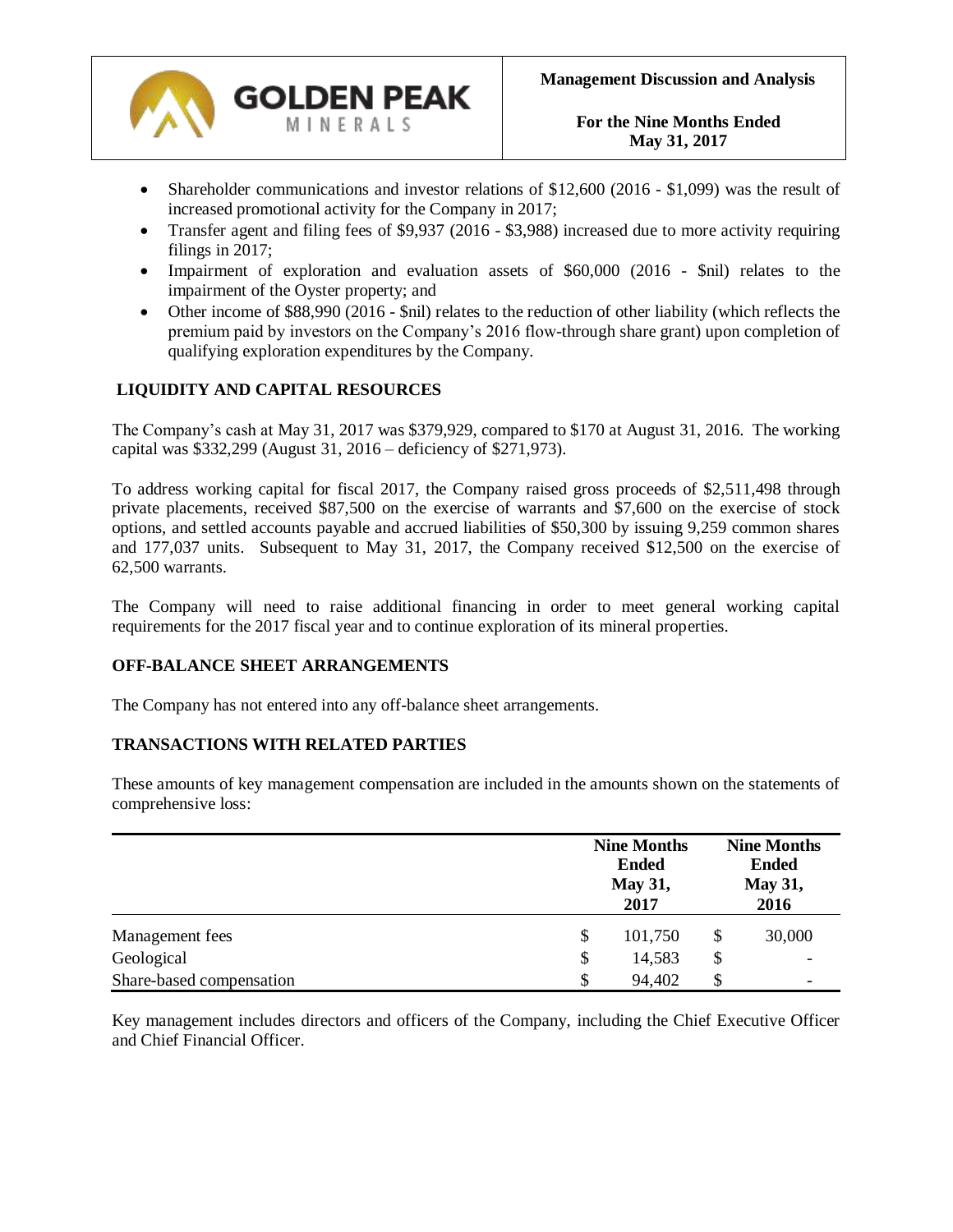

During the nine months ended May 31, 2017, the Company paid \$47,500 for consulting fees to companies controlled by directors (2016 - \$nil), \$nil (2016 - \$4,800) for professional fees to a company controlled by a director and \$nil (2016 - \$6,750) in rent to companies controlled by directors.

As at May 31, 2017, included in accounts payable and accrued liabilities is \$nil (August 31, 2016 - \$126,789) due to directors and officers of the Company and companies controlled by directors of the Company and \$41,876 (August 31, 2016 - \$nil) due to a company in which an officer of the Company is an officer and director for shared administrative costs. These amounts are unsecured, non-interest bearing and have no fixed terms of repayment.

## **COMMITMENTS**

The Company is obligated to make certain payments and issue shares in connection with the acquisition of its exploration and evaluation assets, including obligations arising from the issuance of flow-through common shares.

At May 31, 2017, the Company had a remaining commitment to incur exploration expenditures in relation to its December 2016 flow-through share financing of \$296,141.

#### **NEW ACCOUNTING STANDARDS ISSUED BUT NOT YET EFFECTIVE**

Certain new standards, interpretations and amendments to existing standards have been issued by the IASB or the International Financial Reporting Interpretations Committee ("IFRIC") that are mandatory for accounting periods noted below. Some updates that are not applicable or are not consequential to the Company may have been excluded from the list below.

#### **Accounting standards effective January 1, 2018**

**IFRS 15** *Revenue from Contracts with Customers* – In May 2014, the IASB issued IFRS 15 – Revenue from Contracts with Customers ("IFRS 15") which supersedes IAS 11 – Construction Contracts, IAS 18 – Revenue, IFRIC 13 – Customer Loyalty Programmes, IFRIC 15 – Agreements for the Construction of Real Estate, IFRIC 18 – Transfers of Assets from Customers, and SIC 31 – Revenue – Barter Transactions Involving Advertising Services. IFRS 15 establishes a comprehensive five-step framework for the timing and measurement of revenue recognition. The standard is effective for annual periods beginning on or after January 1, 2018.

**IFRS 9** *Financial Instruments* - In November 2009, as part of the IASB project to replace IAS 39 *Financial Instruments: Recognition and Measurement*, the IASB issued the first phase of IFRS 9 that introduces new requirements for the classification and measurement of financial assets. The standard was revised in October 2010 to include requirements regarding classification and measurement of financial liabilities. In November 2013, new general hedge requirements were added to the standard. In July 2014, the final version of IFRS 9 was issued and adds a new expected loss impairment model and amends the classification and measurement model for financial assets by adding a new fair value through other comprehensive income category for certain debt instruments and additional guidance on how to apply the business model and contractual cash flow characteristics. The Standard is effective for accounting periods beginning on or after January 1, 2018.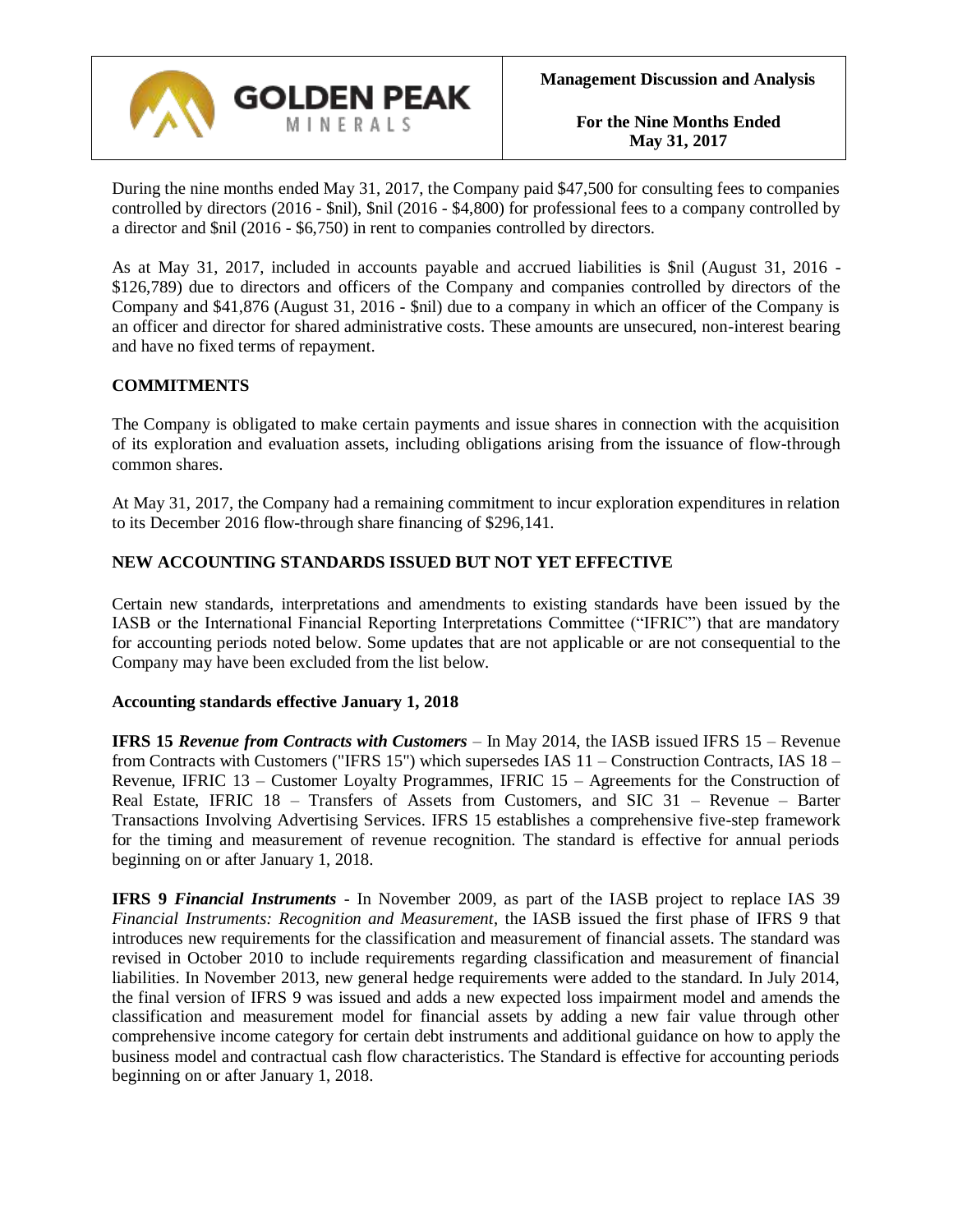

The Company has not yet begun the process of assessing the impact that the new and amended standards will have on its financial statements or whether to early adopt any of the new requirements.

# **CRITICAL ACCOUNTING POLICIES**

## *Critical judgments in applying accounting policies*

Information about critical judgments in applying accounting policies that have the most significant risk of causing material adjustment to the carrying amounts of assets and liabilities recognized in the financial statements within the next financial year are discussed below:

#### Impairment of exploration and evaluation assets

The application of the Company's accounting policy for exploration and evaluation expenditure and impairment of the capitalized expenditures requires judgment in determining whether it is likely that future economic benefits will flow to the Company, which may be based on assumptions about future events or circumstances. Estimates and assumptions made may change if new information becomes available. If, after expenditure is capitalized, information becomes available suggesting that the recovery of expenditure is unlikely, the amount capitalized is written off in the profit or loss in the year the new information becomes available.

#### Title to mineral property interests

Although the Company has taken steps to verify title to mineral properties in which it has an interest, these procedures do not guarantee the Company's title. Such properties may be subject to prior agreements or transfers and title may be affected by undetected defects.

#### Income taxes

Significant judgment is required in determining the provision for income taxes. There are many transactions and calculations undertaken during the ordinary course of business for which the ultimate tax determination is uncertain. The Company recognizes liabilities and contingencies for anticipated tax audit issues based on the Company's current understanding of the tax law. For matters where it is probable that an adjustment will be made, the Company records its best estimate of the tax liability including the related interest and penalties in the current tax provision. Management believes they have adequately provided for the probable outcome of these matters; however, the final outcome may result in a materially different outcome than the amount included in the tax liabilities.

In addition, the Company recognizes deferred tax assets relating to tax losses carried forward to the extent that it is probable that taxable profit will be available against which a deductible temporary difference can be utilized. This is deemed to be the case when there are sufficient taxable temporary differences relating to the same taxation authority and the same taxable entity which are expected to reverse in the same year as the expected reversal of the deductible temporary difference, or in years into which a tax loss arising from the deferred tax asset can be carried back or forward. However, utilization of the tax losses also depends on the ability of the taxable entity to satisfy certain tests at the time the losses are recouped.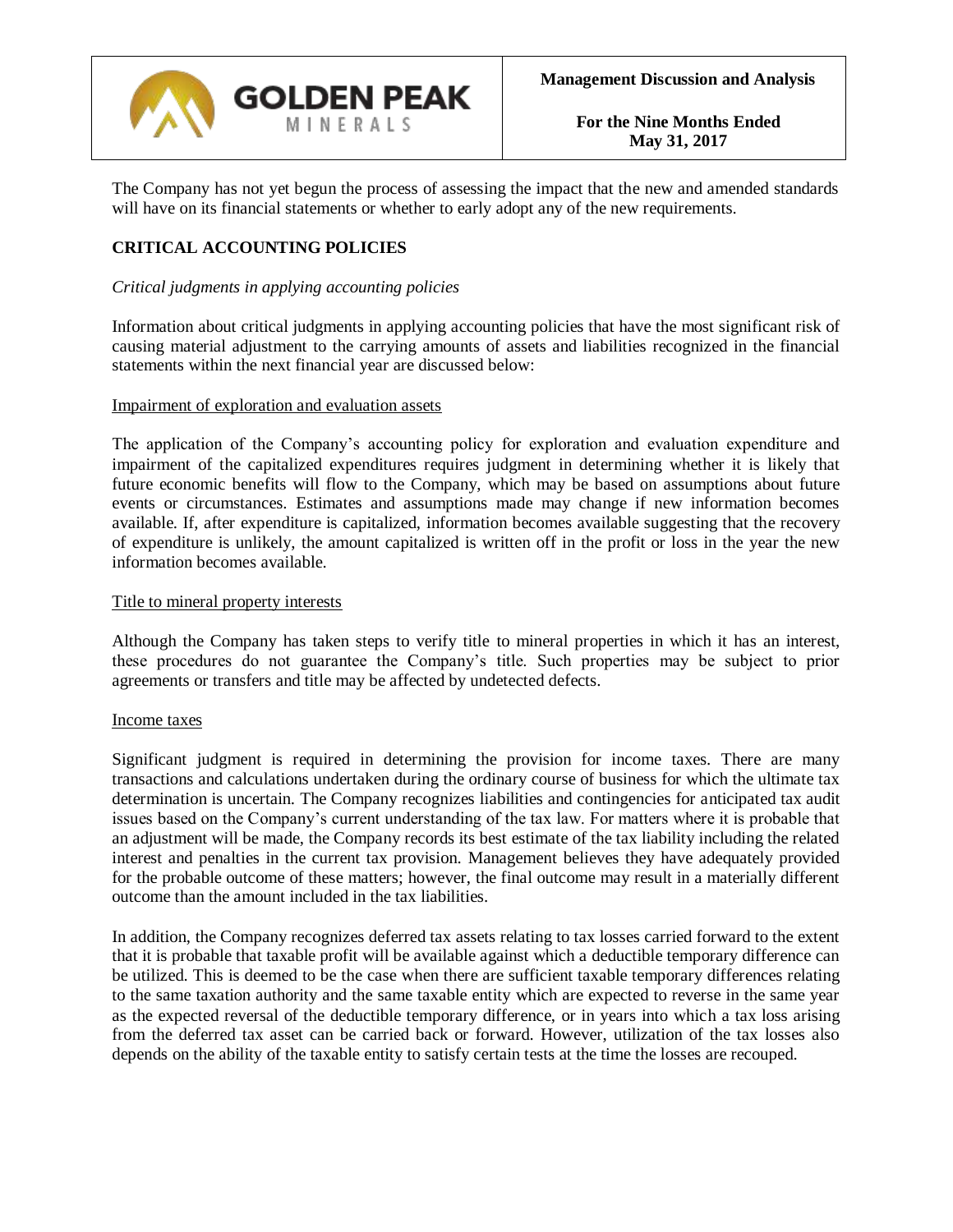

## Going concern risk assessment

The Company's ability to continue its operations and to realize assets at their carrying values is dependent upon its ability to fund its existing acquisition and exploration commitments on its exploration and evaluation assets when they come due, which would cease to exist if the Company decides to terminate its commitments, and to cover its operating costs. The Company may be able to generate working capital to fund its operations by the sale of its exploration and evaluation assets or raising additional capital through equity markets. However, there is no assurance it will be able to raise funds in the future. These financial statements do not give effect to any adjustments required to realize it assets and discharge its liabilities in other than the normal course of business and at amounts different from those reflected in the accompanying financial statements.

## *Key sources of estimation uncertainty*

The following are key assumptions concerning the future and other key sources of estimation uncertainty that have a significant risk of resulting in material adjustments to the financial statements.

#### Decommissioning liabilities

Rehabilitation provisions have been created based on the Company's internal estimates. Assumptions, based on the current economic environment, have been made which management believes are a reasonable basis upon which to estimate the future liability. These estimates take into account any material changes to the assumptions that occur when reviewed regularly by management. Estimates are reviewed annually and are based on current regulatory requirements. Significant changes in estimates of contamination, restoration standards and techniques will result in changes to provisions from year to year. Actual rehabilitation costs will ultimately depend on future market prices for the rehabilitation costs which will reflect the market condition at the time the rehabilitation costs are actually incurred.

The final cost of the currently recognized rehabilitation provisions may be higher or lower than currently provided for. As at May 31, 2017, the Company has no known rehabilitation requirements and accordingly, no provision has been made.

#### Valuation of flow-through premium

The determination of the valuation of flow-through premium and warrants in equity units is subject to significant judgment and estimates. The flow-through premium is valued as the estimated premium that investors pay for the flow-through feature, being the portion in excess of the market value of shares without the flow-through feature issued in concurrent private placement financing. In the case that the Company did not issue non-flow-through shares together with the flow-through shares, the market value of shares without the flow-through feature will be determined using their closing quoted bid price.

#### **FINANCIAL INSTRUMENTS AND OTHER INSTRUMENTS**

The Company's financial instruments include cash, receivables and accounts payable. Cash is classified as FVTPL. Receivables is classified as loans and receivables. Accounts payable is classified as other financial liabilities. The carrying value of these instruments approximates their fair values due to the relatively short periods to maturity of these instruments.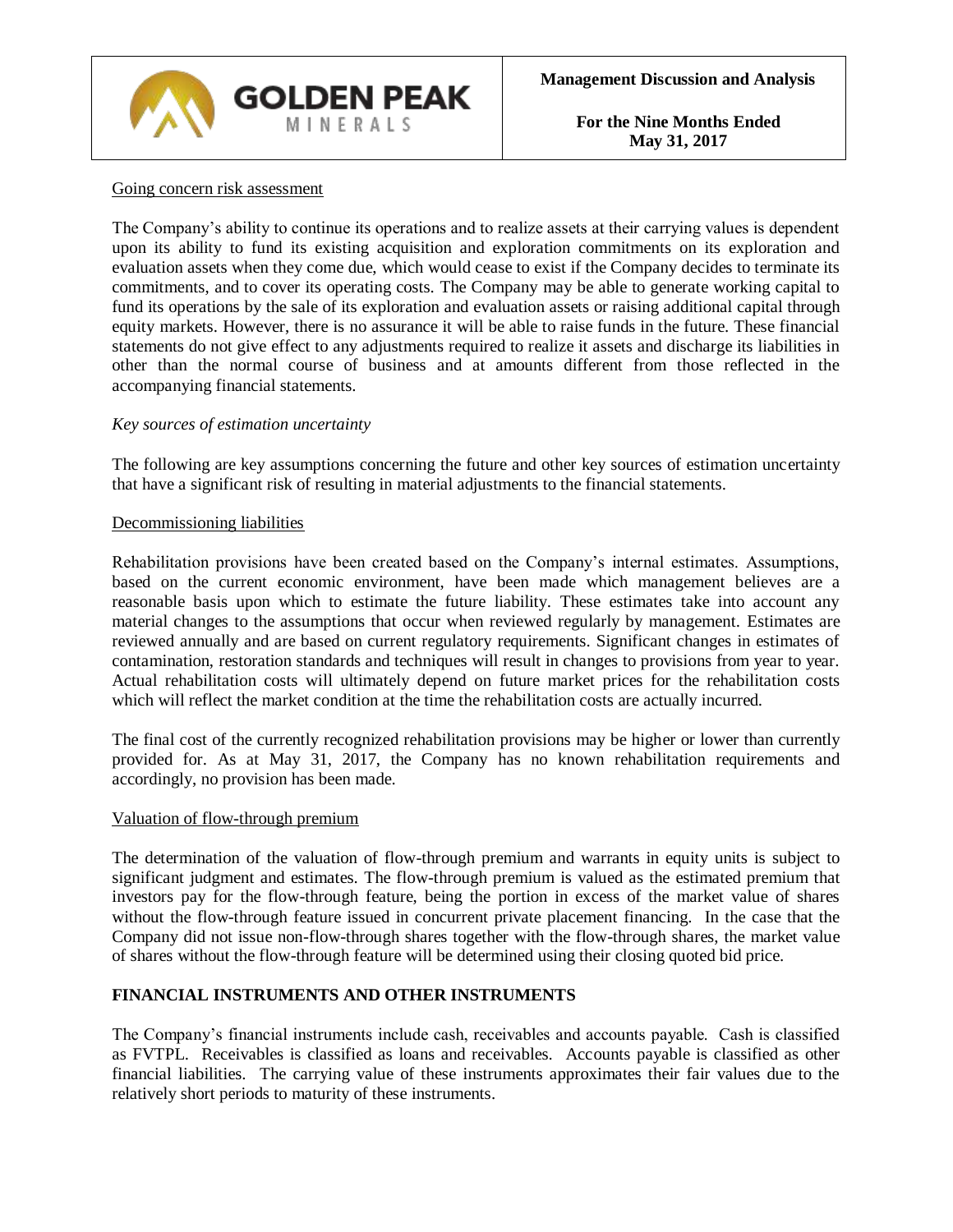

#### **Financial risk management objectives and policies**

The risks associated with these financial instruments and the policies on how to mitigate these risks are set out below. Management manages and monitors these exposures to ensure appropriate measures are implemented on a timely and effective manner.

#### Credit risk

Credit risk is the risk of an unexpected loss if a customer or third party to a financial instrument fails to meet its contractual obligations. Financial instruments that potentially subject the Company to concentrations of credit risks consist principally of cash. To minimize the credit risk on cash, the Company places the instrument with a major Canadian financial institution.

#### Liquidity risk

The Company manages liquidity risk by maintaining a balance between continuity of funding and flexibility through the use of borrowings. Management closely monitors the liquidity position and expects to have adequate sources of funding to finance the Company's projects and operations. As at May 31, 2017, the Company had cash of \$379,929 (August 31, 2016 - \$170) to settle accounts payable and accrued liabilities of \$140,885 (August 31, 2016 - \$279,002) which fall due for payment within twelve months of the statement of financial position date. All of the liabilities presented as accounts payable are due within 30 days of the reporting date.

#### Market risk

Market risk is the risk that changes in market prices, such as foreign exchange rates and interest rates will affect the Company's income or the value of its holdings of financial instruments. The objective of market risk management is to manage and control market risk exposures within acceptable parameters, while optimizing the return on capital.

- *i) Currency risk -* The Company's expenses are denominated in Canadian dollars. The Company's corporate office is based in Canada and current exposure to exchange rate fluctuations is minimal. The Company does not have any significant foreign currency denominated monetary assets or liabilities.
- *ii) Interest rate risk -* The Company is exposed to interest rate risk on the variable rate of interest earned on bank deposits. The fair value interest rate risk on bank deposits is insignificant as the deposits are short-term. The Company has not entered into any derivative instruments to manage interest rate fluctuations. The Company has no interest-bearing financial liabilities.
- *iii) Other price risk -* Other price risk is the risk that the fair value or future cash flows of a financial instrument will fluctuate due to changes in market prices, other than those arising from interest rate risk. The Company does not have significant exposure to this risk.